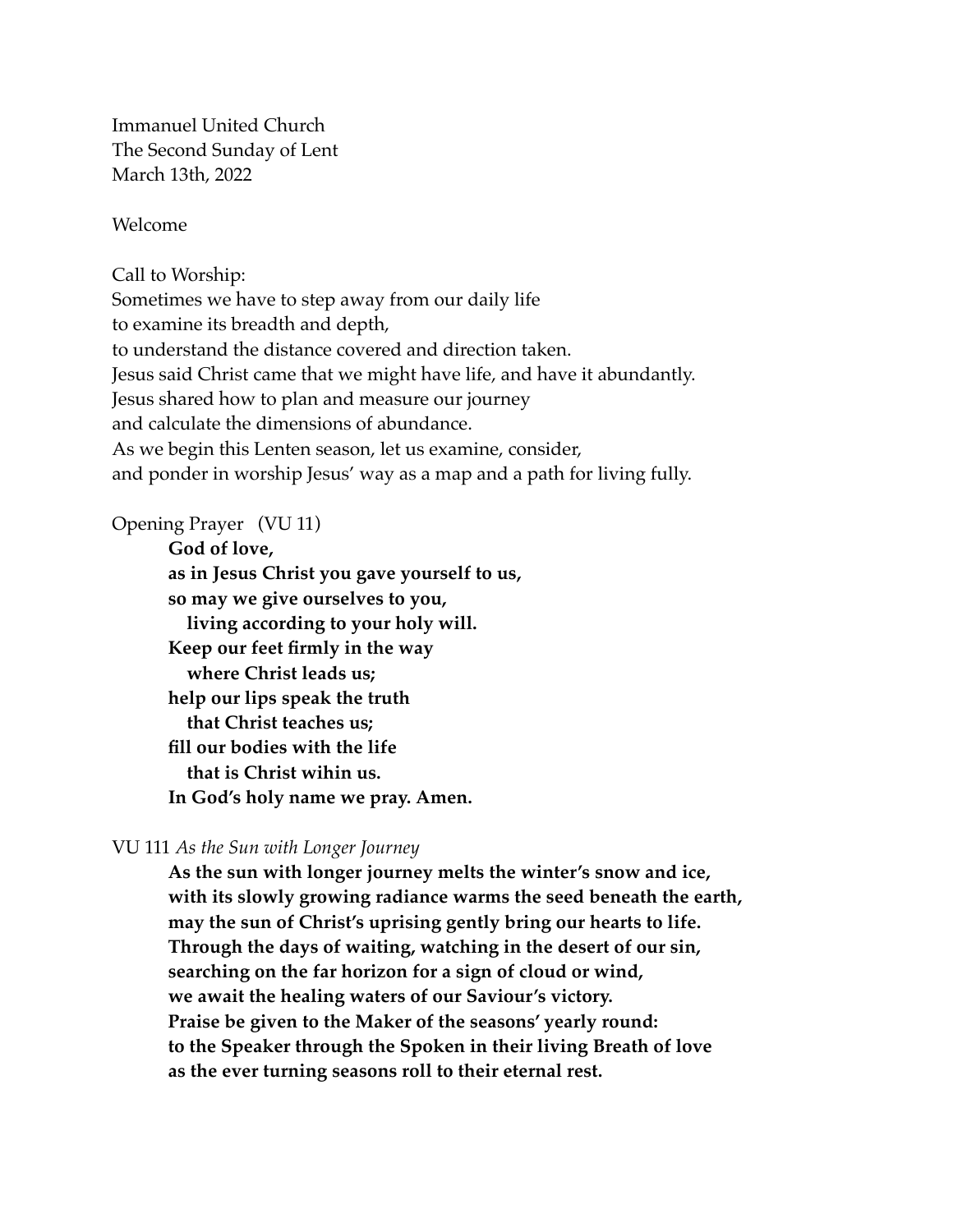Introduction to the Scripture:

In this season of Lent, we are journeying through the Deserts of Divisions. Our theme and our hope is for God and all God's children to "Make a Way, Rivers in the Desert." The prophet Isaiah hears God's voice and cries out, "I am about to do a new thing; now it springs forth, do you not perceive it? I will make a way in the wilderness and rivers in the desert." (Isaiah 43:19)

In today's Gospel reading, some of the sympathizers from the Pharisee's circle in Jerusalem came to Jesus and say, "Get away from here, for Herod wants to kill you."

Jesus responds, "Go and tell that fox for me, 'Listen, I am casting out demons and performing cures today and tomorrow, and on the third day I finish my work.'"

I am very fond of many kinds of foxes in my imagination and in stories. We know that foxes exist from warm climates all the way up to the Arctic. I am thrilled whenever I see or encounter a fox or fox family at a camping site or in the woods, as it is rare to meet them in the wild. They are clever, and for this reason, sometimes people talk of them as if they are sly, deceptive or play tricks on humans.

It is certain that 'the fox' Jesus refers to is not like the nature-born foxes. The fox in Jesus' reference is a predator in the human world. Herod deceives and misguides innocent people and even kills them.

Scripture: Luke 13:31-35

At that very hour some Pharisees came and said to Jesus, "Get away from here, for Herod wants to kill you."

He said to them, "Go and tell that fox for me, 'Listen, I am casting out demons and performing cures today and tomorrow, and on the third day I finish my work.

Yet today, tomorrow, and the next day I must be on my way, because it is impossible for a prophet to be killed outside of Jerusalem.'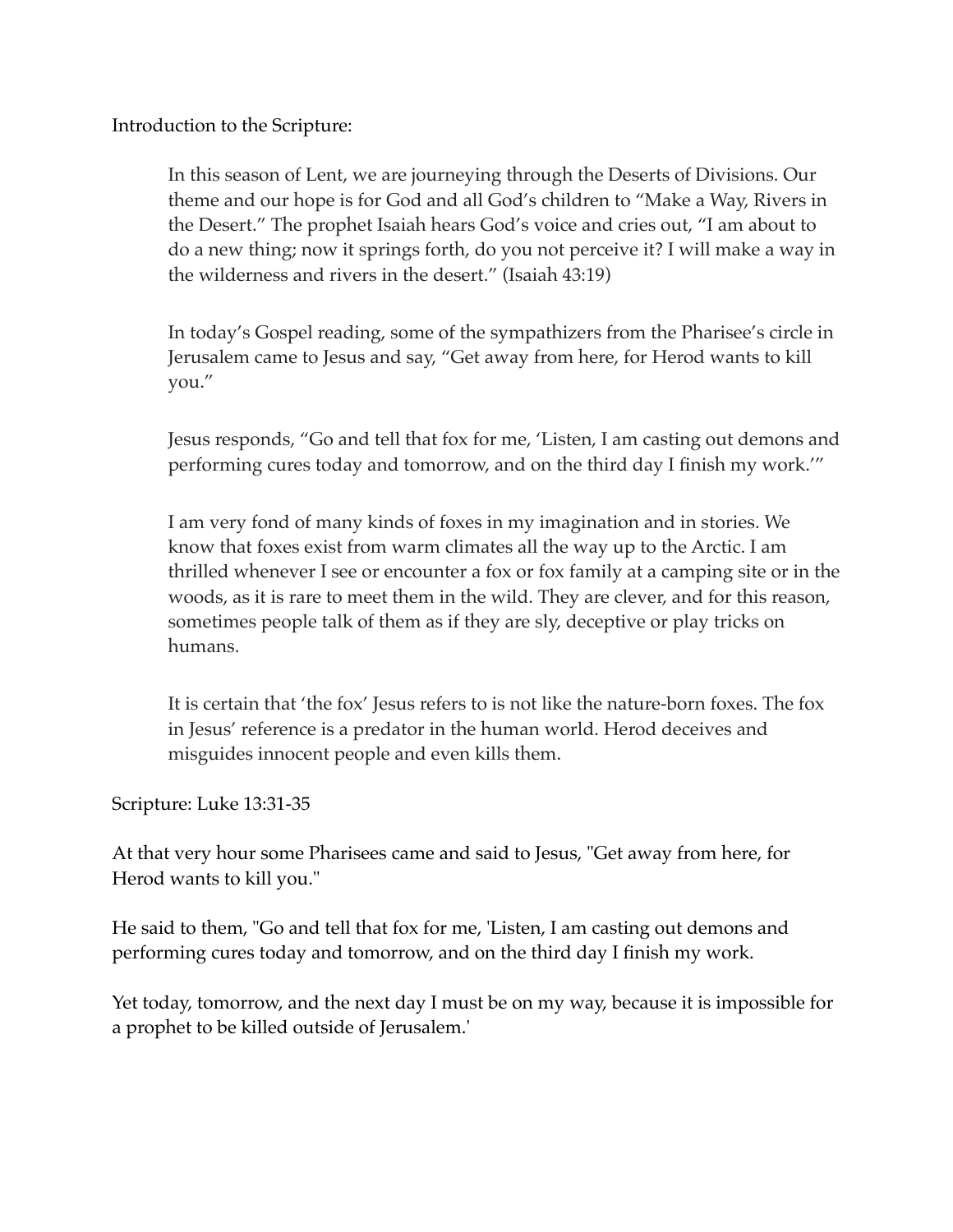Jerusalem, Jerusalem, the city that kills the prophets and stones those who are sent to it! How often have I desired to gather your children together as a hen gathers her brood under her wings, and you were not willing!

See, your house is left to you. And I tell you, you will not see me until the time comes when you say, 'Blessed is the one who comes in the name of the Lord.'"

The Choir Anthem: *Sometimes I Feel Like a Motherless Child*

# **Video: Korea Peace Appeal - <https://youtu.be/xBJNlcIInsI>**

Voices from the United Church of Canada: United Church Canada ministers and former and current mission co-workers introduce the Korea Peace Appeal 10,000 signature appeal and invite us all to participate.

### **Please read: <https://united-church.ca/blogs/round-table/divided-war-0>**

Rev. Dr. Kyongja (Kay) Cho, minister of United Church of Canada, Ontario, shares the story of two Korean brothers forced into the military on different sides during the Korean War.

Reflection: War is Over (If You Want It)

"Go and Tell that Fox" (Luke 13:32)

This morning, I would like to share with you what I have learned this week about the tragedy of the Korean War (1950 - 1953) — why it happened and how it went; the discoveries and lessons we've learned — and why we must end the Korean War and call for "Peace Now!" on the Korean Peninsula.

We live in a world in which all are interconnected. Peace in Korea matters, not only to the Korean people. Your peace, our peace, ultimately, depends on peace in any small part of the world that suffers from division, war, violence against the vulnerable by the powerful. I hope that today's reflection on Ending the Korean War can help us all gain insight to understand why all wars, ultimately, are not justifiable, and that we, as children of God, must nurture our hunger for justice and peace. As we witness the extremely traumatic attacks and human suffering in Ukraine, we hear God's call for us to be a channel of peace, to be the river-makers of peace in the hostile deserts of division. To do so, we need to equip ourselves not only with compassion or aid, but a historical and critical lens to not repeat the mistakes of the past. We need to act with understanding.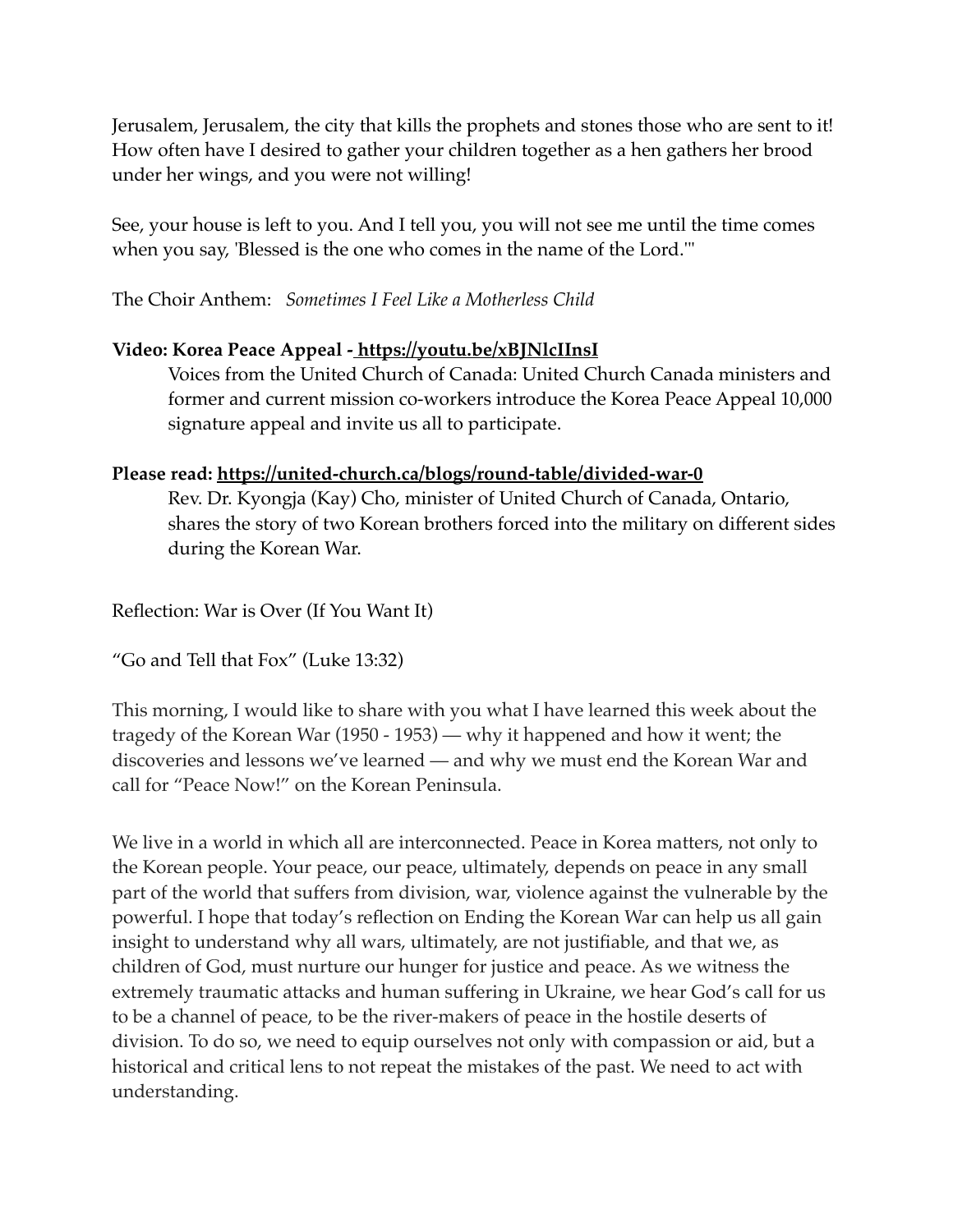The Korean war seems like an old, forgettable war these days. However, as the first conflict of the Cold War, it needs to be understood as the starting point, or template, of all the other wars in the era. *It changed the world.* It was more than just a local tragedy or the poker table of more powerful countries, with one 1,100 kilometre-long peninsula at stake. Thanks to the Korean war, the United States became the number one dominant nation in the world. West Germany and Japan made a dramatic economic comeback and revival thanks to the Korean War.

To set the stage: The relationship between the United States and the Soviet Union which fought together as allies during World War 2 becamse tense and the conflict and grievances reached the peak in 1947, which triggered the deadly arms race. President Truman announced that the US would help any country fighting a communist takeover, and the US would use military force to contain communist expansionism anywhere it seemed to be occurring. In particular, American officials encouraged the development of atomic weapons like the ones that had ended World War 2; In 1949, the Soviets tested an atom bomb of their own. In response, Truman announced that the United States would build an even more destructive atomic weapon; Stalin followed suit.

So, how did the Korean War start, and why? When I was an elementary school student, all students had to enter a competition by painting posters of why we (North Korea and South Korea) must be reunited. Every classroom sang the song of, "Our Wish is Reunification" every year, but none of my friends, including myself, really understood why the war occurred, other than the simple knowledge that North Korea invaded the South on a quiet Sunday morning. However, as we grew up we just naturally began to understand the character of the war. It's a proxy war by powerful foreign nations. They were sly and uncaring foxes who wanted global control in the Cold War era. They tested their power to do so in this very useful and small geographical location — far enough and safe enough from their own nations: China and Russia above, and The United States across the Pacific Ocean. Classified documents, which have been released in the past two decades, show that Il Sung Kim, the founder of North Korea, discussed armed provocation with Joseph Stalin in Moscow in March, 1949. Mao Zedong in China joined in. In January, 1950, Stalin made the decision. This war killed and injured 4.5 million people in 3 years in this small corner of the world.

And how did the Korean War end? It didn't. A peace treaty was never signed.

The Korean War, as the first testing ground of the Cold War, was also part of the Atomic Age. The German scholar N explains, writing in the book, The Korean War (2000), that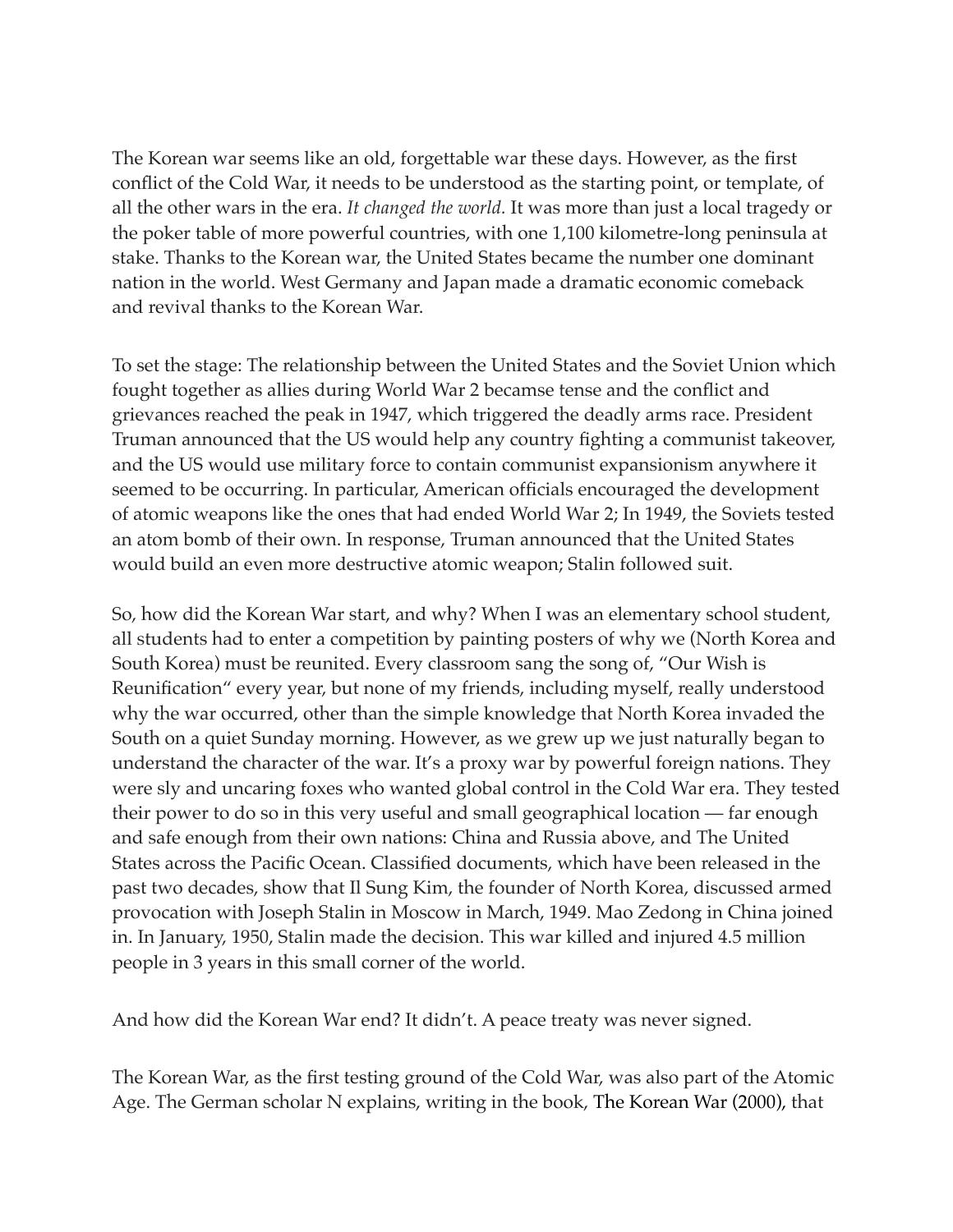during the war, General Douglas MacArthur (US) repeatedly called for the use of atomic bombs in 1951. Even Harry S. Truman, the United States president, considered using atomic weapons at one point. In November, 1950, not long after the American air force bombed the bridge over the Aprok River, Truman threatened the Soviet Union, saying that the US could drop a nuclear weapon on Beijing. Mao, after a victory led by China's Human-wave Attack in 1951, requested that Soviet Union give the nuclear weapon blueprint to them and Stalin refused. Their relationship split.

In Eastern Europe, ruled by the Soviet Union, the campaign to support North Korea started right after the Korean War. East Germany responded likewise. That made West Germany nervous; they pushed to rebuild their army and manufacture military materials. The result: Before the Korean War, the economy of West Germany was in shambles, with more than two million unemployed. By 1952, their overseas trade had doubled. N, the German expert on the Cold War and the Korean War explains that "After years with the war, the West German economy ran smoothly like a rotary machine."

Of course, the Korean War can never be explained fully as just a proxy war, moves on a chessboard. War makes the most vulnerable suffer and bleed. Korean people call the Korean War "The Tragedy of Brothers Killing Each Other." Rev. Cho (*https://united*[church.ca/blogs/round-table/divided-war-0](https://united-church.ca/blogs/round-table/divided-war-0)) shares her story that her two teenage brothers were taken away by South Korean soldiers and North Korean soldiers respectively, and had to fight, aiming their guns at their enemy which was, in reality, their brother. Human suffering must be considered as the most powerful reason to end war. We must always remember the theological reflection on the hunger towards justice and peace. We need to be "wise as serpents", not only "innocent as doves" (Matthew 10:16) when we are sent out into the midst of wolves, among the foxes.

During the war, thirteen activists from the Women's International Democratic Federation, which was founded in 1945 in Paris, to work for women's rights, antifascism, world peace and child welfare, visited North Korea to research the conditions of women, children and the vulnerable under the brutality of the American and South Korean armies. It was the one of the most influential international women's organizations of the post-1945 era. It reported about indiscriminate, daily air bombing by the American air force on North Korea, the destruction of houses, mass murder, burning, the starvation of innocent people. They wanted to find the truth of who died by whom and why on the war-torn land. The report was published, world-wide, entitled "We Accuse". The organization lost their status in the UN as a consequence of their research and conclusions. (They were not given permission to cross the border and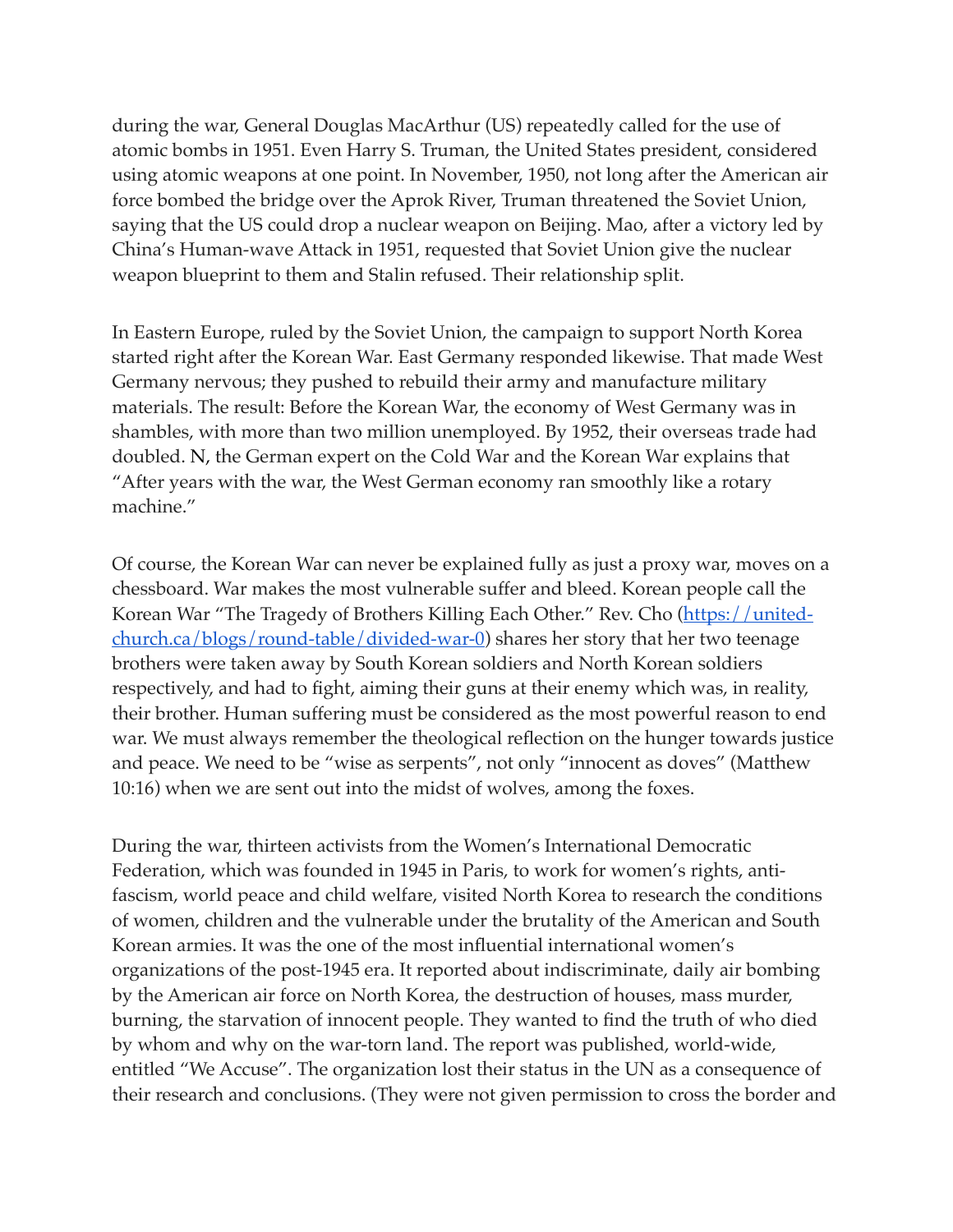research in South Korea during the war. The women's organization was not allowed to cross "The border of the Cold War.")

In todays' Gospel reading, Jesus says to his sympathizers, "Go and tell that fox for me, 'Listen, I am casting out demons and performing cures today and tomorrow, and on the third day I finish my work." On this second Sunday of Lent, I invite Immanuel United Church to reflect on what the demons are in our time, the healing and cures of today and tomorrow, and what the third day would be like where, with all the children of God, the Christ-body, will resurrect in peace, justice, reparation and reconciliation.

Hereby, I, with many people in Korea and in the world, especially with "Womens' Cross DMZ" ([www.womenscrossDMZ.com](http://www.womenscrossdmz.com/); an international coalition of women's peace groups advocating for a formal end to the Korean War with a peace agreement), call for "Korea Peace Now!". We call world leaders, you, and us, to make meaningful progress toward lasting peace on the Korean Peninsula. Specifically, we urge the newly elected president of South Korea (as of last Wednesday) to take a peace-first approach with the Democratic People's Republic of Korea ("North Korea") by, together with the United States, officially ending the Korean War with a peace agreement. This action must come at the beginning, not the end, of negotiations. A state of peace will benefit millions of people living on the Korean Peninsula and in the Northeast Asia region. Regional cooperation amid rising tensions between the United States and China is also crucial to ensuring a peaceful outcome to the security crisis on the Korean Peninsula. Increasing sanctions, military exercises, and pressure will only exacerbate tensions, prolong the arms race, and raise the risk of renewed hot conflict in the region. Such a disastrous outcome must be prevented at all costs. No military-first approach is productive to building peace on the Korean Peninsula. The way to build peace and achieve goals such as denuclearization is by addressing the root cause of tensions, which is the unresolved Korean War.

Peace First! End the Korean War Now!

# **The Korea Appeal: End the War Now! Join the Ten Thousand Signature Campaign**

The Korean War began in 1950. While open clashes ceased in 1953 with the signing of an armistice, a peace treaty has not yet been established and the war is not over. For more than 70 years the Korean people have endured a constant state of hostility and war, which has solidified the division of the peninsula. The Korea Appeal: End the War Now! is a global campaign that seeks to collect 100 million signatures by 2023, the 70th anniversary of the armistice. The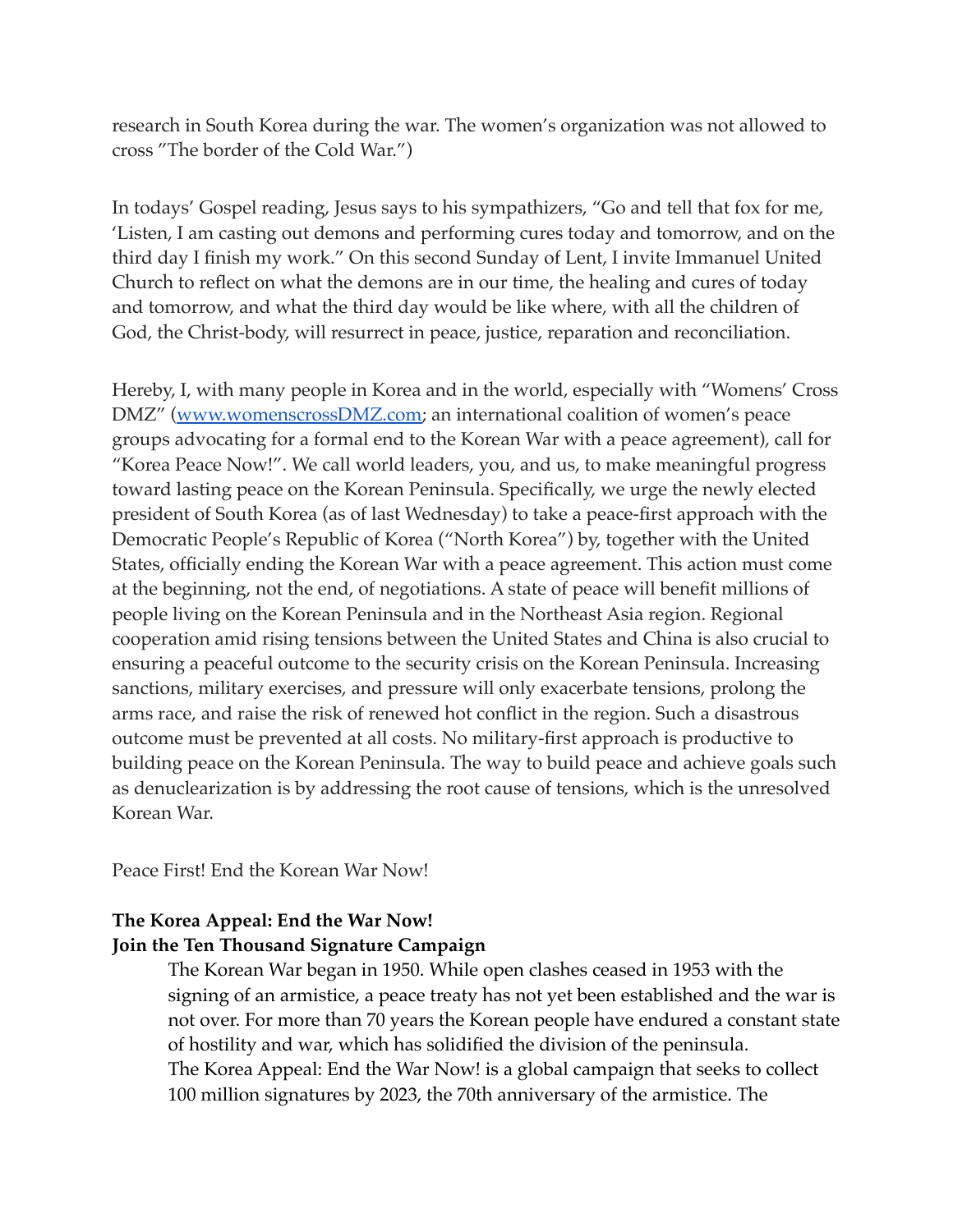National Council of Churches in Korea has challenged The United Church of Canada to add Ten Thousand Signatures by the summer of 2022.

Join with Korean partners and all who seek peace on the Korean Peninsula, the region, and the world. In adding your signature to the petition, you are saying:

- End the Korean War and establish a peace agreement.
- Create a Korean Peninsula and a world free from nuclear weapons and nuclear threat.
- Resolve the conflict with dialogue and cooperation instead of sanctions and pressure.
- Break from the vicious cycle of the arms race and invest in human security and environmental sustainability.

Hymn: VU 684 *Make Me a Channel of Your Peace* 

**Offering** 

Prayer:

**Loving God, may these gifts be a catalyst for truth about how we are blessed and how we are broken and how we are given to your world for hope and healing. Amen.** 

Hymn: VU 34 *Come Now, O God of Peace*

Prayers of the People:

God of wonder, Comfort those who have been suffering from the division by foreign powers for over 70 years. We ask you to restore the broken Korean Peninsula. —from by Dr. Un Sunn Lee, Committee of Reconciliation and Reunification (NCCK), Korea Association of Women Theologians

The people of Korea want to hear the good news of the end of the 70 year-long war and the lifting of the sanctions and restrictions against North Korea for humanitarian assistance. The sanctions hurt only the most vulnerable people.

God of all creation, You have made all things good, yet we have hurt Mother Earth.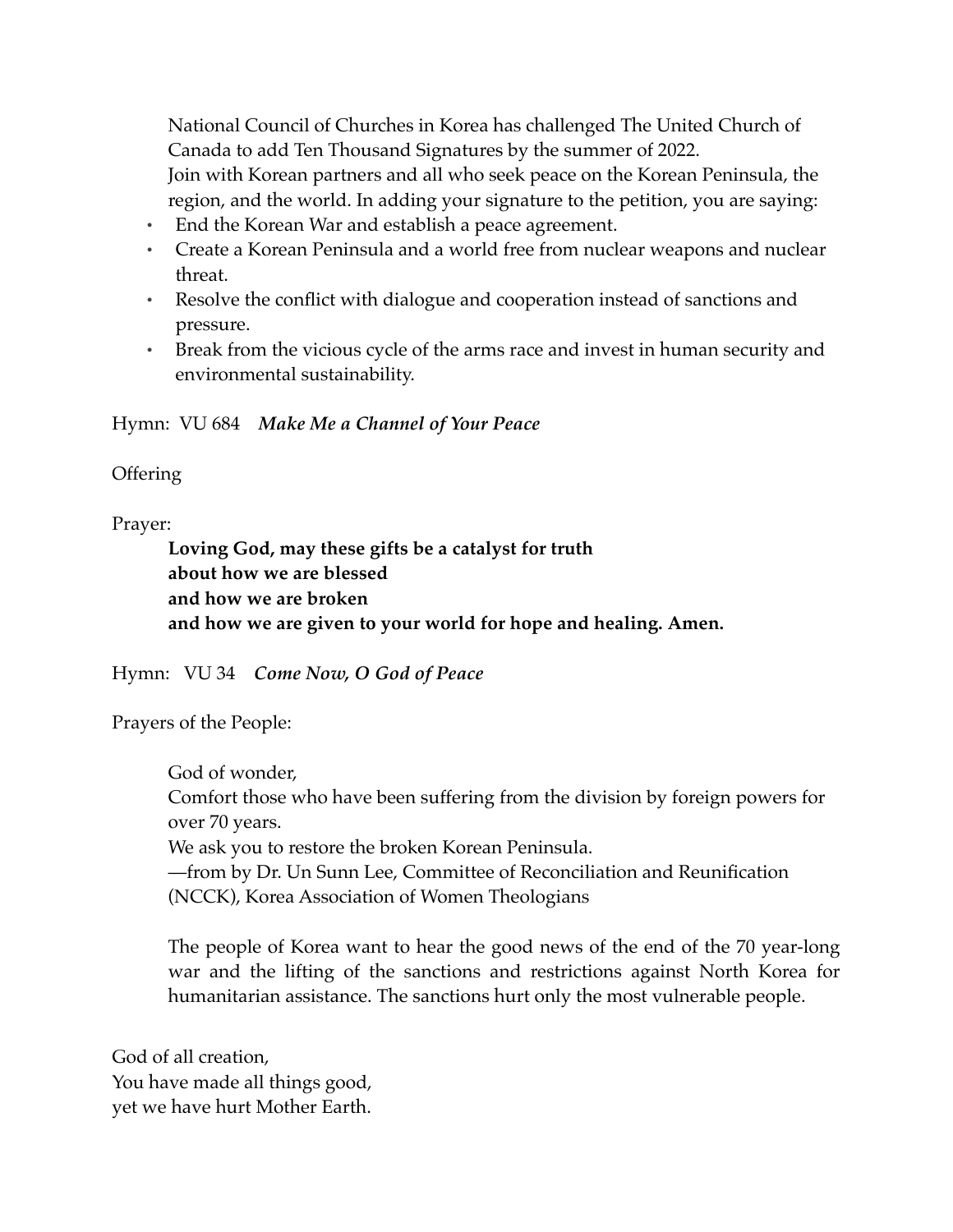Many people are dying of COVID 19. We hear the lament and see the tears everywhere.

May this time be an opportunity for us to learn that the weapons produced by world's military powers are useless in the threat of COVID 19 pandemic.

Forgive our greed and evil doings.

We live in a time of war and great suffering throughout the world, all because of our selfishness and arrogance.

Help us to turn away from the wrongdoing, Change our way of life to the path of life you lead.

God of wonder,

Comfort those who have been suffering from the division by the foreign powers over 70 years.

We ask you to restore the broken Korean Peninsula.

Help us to use the wisdom that we have learned from the conflict and division for the peace of the whole world.

Help us to realize that all human beings are one and equal before you, O Lord! Help us to recognize the fact that the weak and the strong are sisters and brothers in the House of Earth.

May this time be an opportunity for all of us to be united to overcome the pandemic. May the Korean Peninsula be a sign of hope.

We pray this in the name of Jesus Christ with your children all over the world. Amen!

Jesus' Prayer:

**Our Mother, who is in heaven and within us, we call upon your names. Your wisdom come. Your will be done, in all the spaces in which you dwell. Give us each day sustenance and perseverance.** 

**Remind us of our limits as we give grace to the limits of others. Separate us from the temptation of empire, but deliver us into community. For you are the dwelling place within us, the empowerment around us,** 

**and the celebration among us, now and forever.**